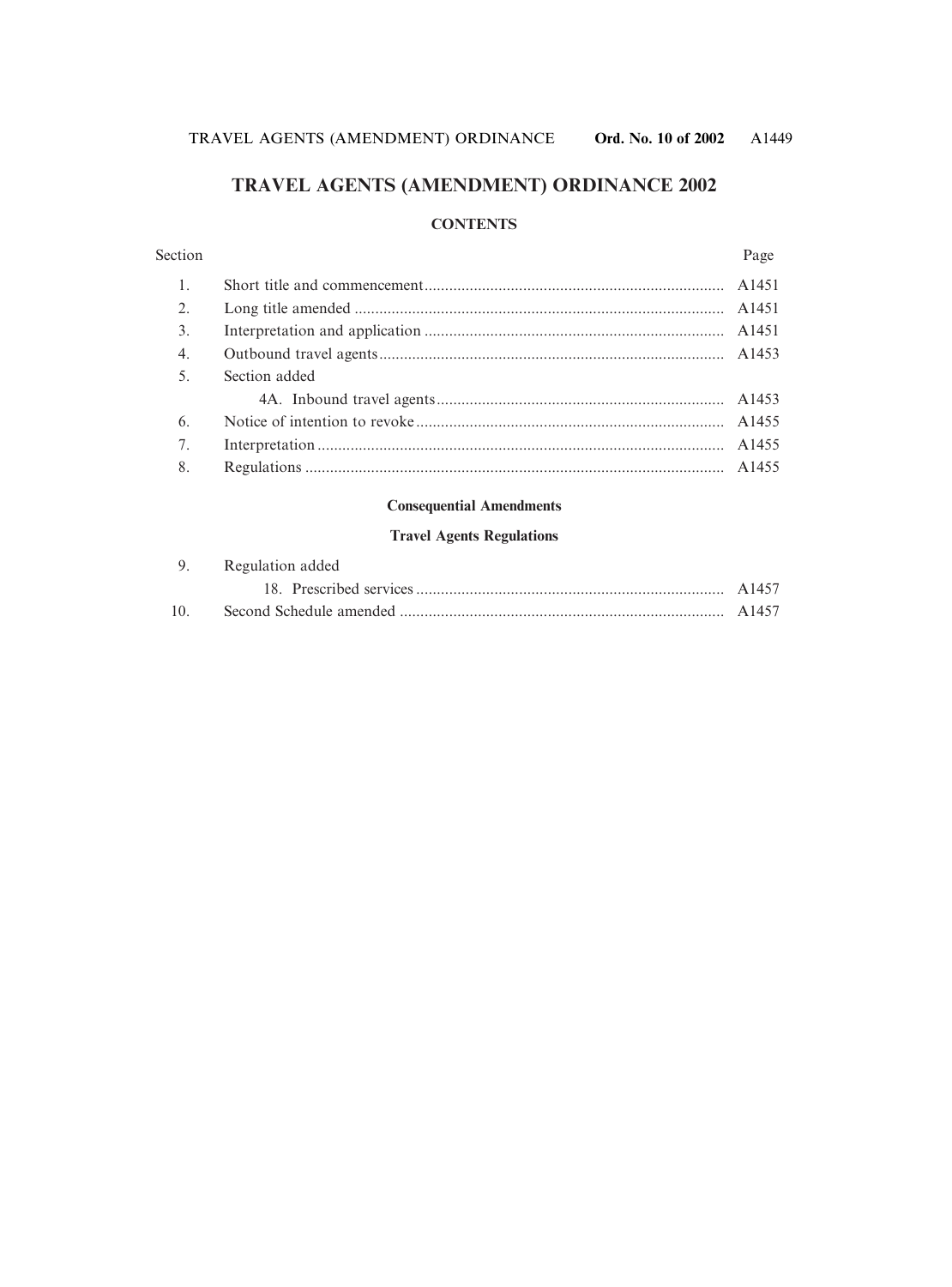## **HONG KONG SPECIAL ADMINISTRATIVE REGION**

ORDINANCE NO. 10 OF 2002



TUNG Chee-hwa Chief Executive 2 May 2002

 $[$   $]$ 

An Ordinance to amend the Travel Agents Ordinance.

Enacted by the Legislative Council.

### **1. Short title and commencement**

(1) This Ordinance may be cited as the Travel Agents (Amendment) Ordinance 2002.

(2) This Ordinance shall come into operation on a day to be appointed by the Secretary for Economic Services by notice published in the Gazette.

### **2. Long title amended**

The long title to the Travel Agents Ordinance (Cap. 218) is amended by repealing "providing travel services in respect of travel outside or outward from Hong Kong".

### **3. Interpretation and application**

Section 2 is amended—

- (*a*) by repealing the definitions of "travel agent" and "travel service" and substituting—
	- ""travel agent" (旅行代理商), except in Part IIIA, includes an inbound travel agent and an outbound travel agent;
		- "travel service" (旅行服務) includes an inbound travel service and an outbound travel service.":
- (*b*) by adding—
	- ""inbound travel agent" (到港旅行代理商) means a person who carries on business as an inbound travel agent within the meaning of section 4A;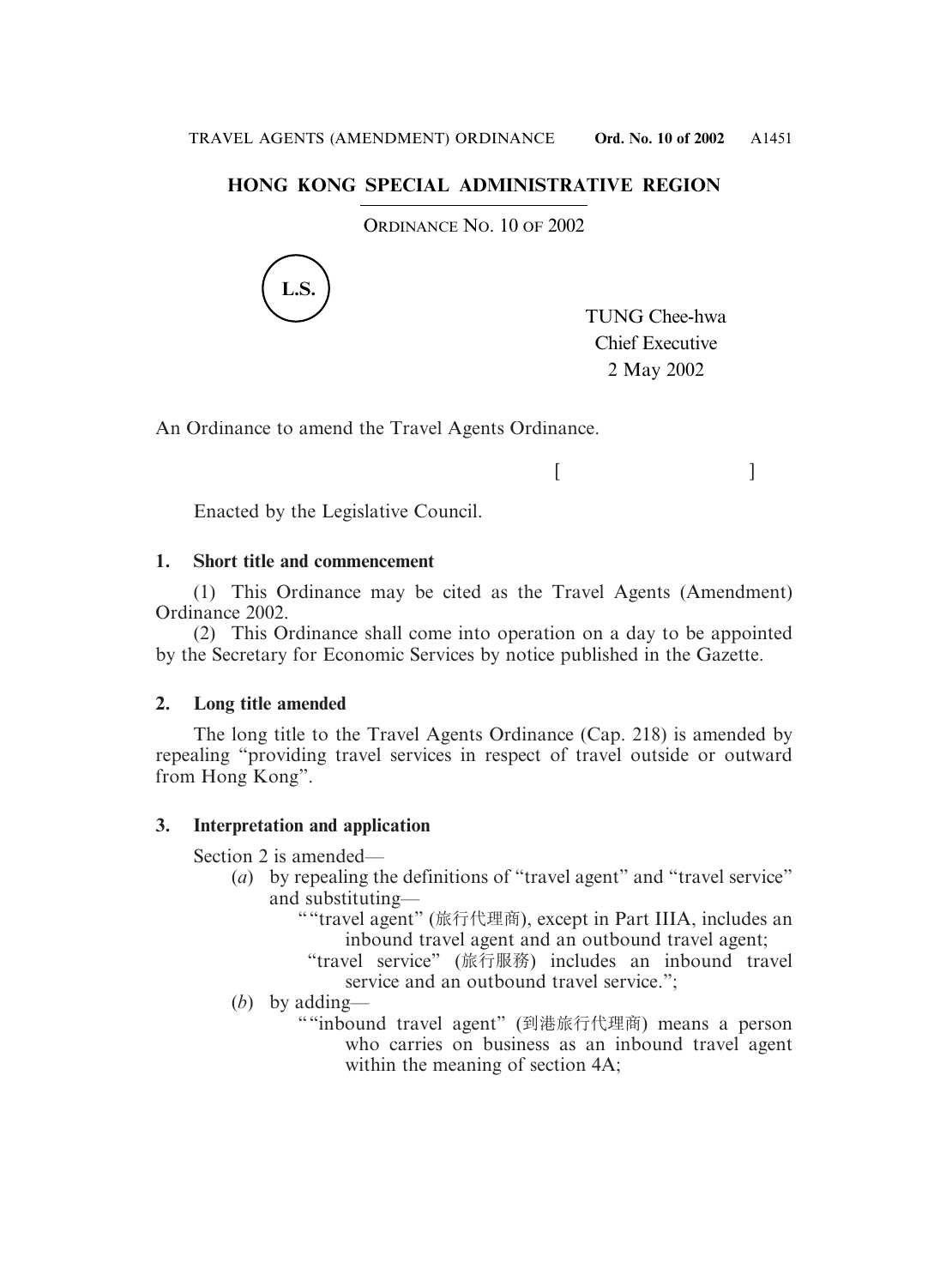- "inbound travel service" (到港旅行服務) means a service provided through the carrying on of an activity described in section  $4A(1)(a)$ ,  $(b)$  or  $(c)$  in respect of the provision of which a person is required to be licensed under this Ordinance;
- "outbound travel agent" (外遊旅行代理商) means a person who carries on business as an outbound travel agent within the meaning of section 4;
- "outbound travel service" (外遊旅行服務), except in Part IIIA, means a service provided through the carrying on of an activity described in section 4(1)(*a*) or (*b*) in respect of the provision of which a person is required to be licensed under this Ordinance;".

# **4. Outbound travel agents**

Section 4 is amended—

- (*a*) in subsection (1), by repealing "a travel agent if he holds himself out as carrying on the business of, and carries on the business of," and substituting "an outbound travel agent if, in Hong Kong, he carries on the business of";
- (*b*) in subsection (2)—
	- (i) by repealing "a travel agent" and substituting "an outbound travel agent";
	- (ii) in paragraph (*b*), by repealing "在該處佔用" and substituting "佔用該處".

## **5. Section added**

The following is added—

## "**4A. Inbound travel agents**

(1) Subject to subsection (2), a person carries on business as an inbound travel agent if, in Hong Kong, he carries on the business of obtaining for a visitor to Hong Kong—

- (*a*) carriage, by any means of conveyance, on a journey which is to commence outside Hong Kong and which either—
	- (i) terminates in Hong Kong; or
	- (ii) involves the visitor passing through immigration controls before departing from Hong Kong;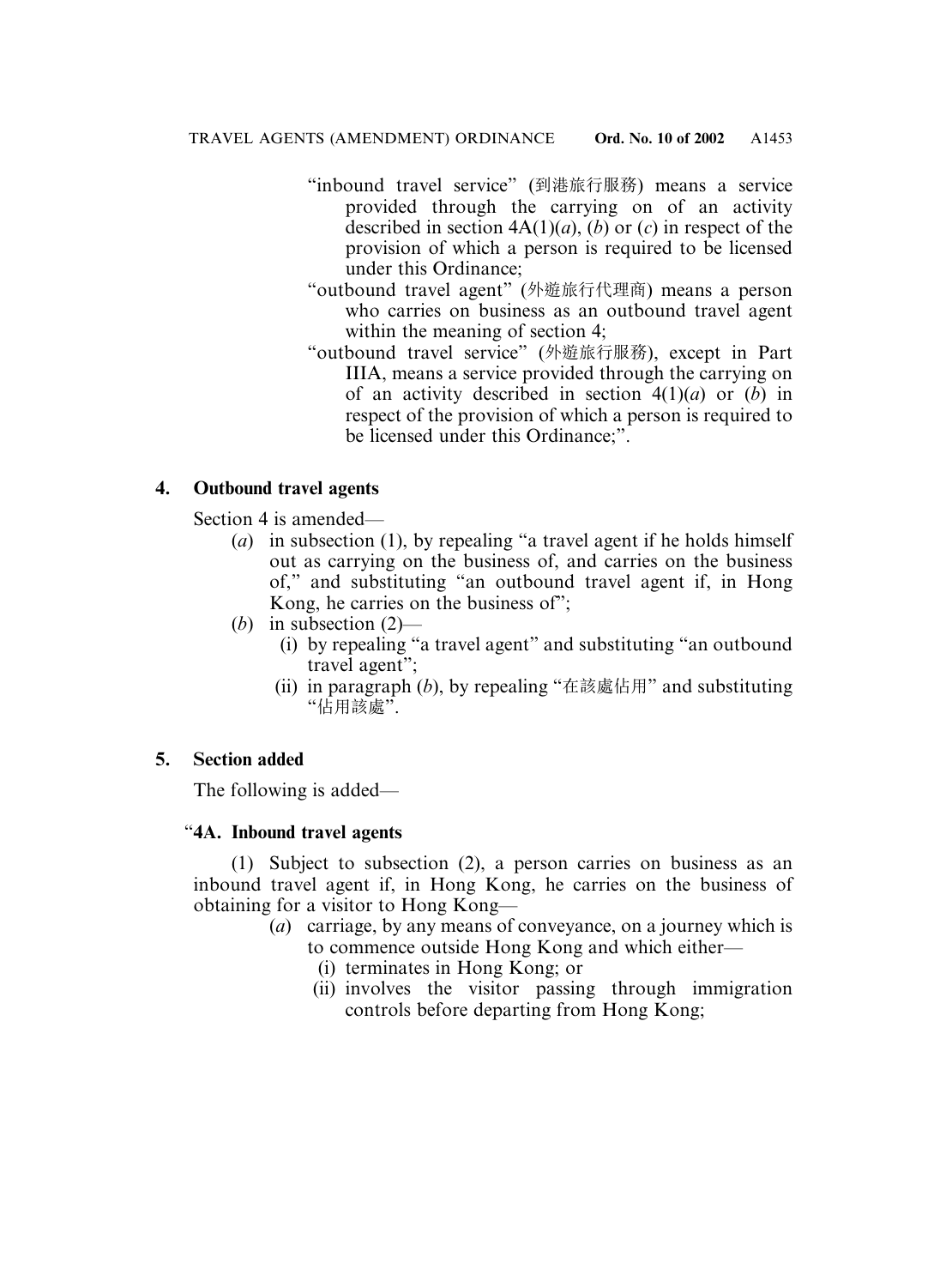- (*b*) accommodation in Hong Kong for which payment is, or is to be, made to that person by or on behalf of the visitor of an amount on account of the cost of that accommodation; or
- (*c*) one or more prescribed services.

(2) A person does not carry on business as an inbound travel agent—

- (*a*) under subsection  $(1)(a)$  in respect of carriage by means of conveyance if the means of conveyance is one of which he is an operator;
- (*b*) under subsection  $(1)(b)$  in respect of accommodation if the accommodation is intended to be occupied by the same person for a period exceeding 14 days;
- (*c*) under subsection  $(1)(c)$  if he is the owner or operator of the service being provided to the visitor.

(3) In this section "operator" (營運人), in relation to a means of conveyance, means the person who alone or with others has for the time being the management of that means of conveyance.".

## **6. Notice of intention to revoke**

Section 20(1) is amended by repealing "19(*b*)" and substituting "19(1)(*b*)".

# **7. Interpretation**

Section 32A(1) is amended by repealing the definition of "travel agent" and substituting—

""travel agent" (旅行代理商) means an outbound travel agent who is the holder of a licence granted under section 11;".

# **8. Regulations**

Section 50(1) is amended by adding—

"( *fa*) prescribe services obtained for visitors for the purpose of section  $4A(1)(c)$ , including the circumstances in which such services are obtained;".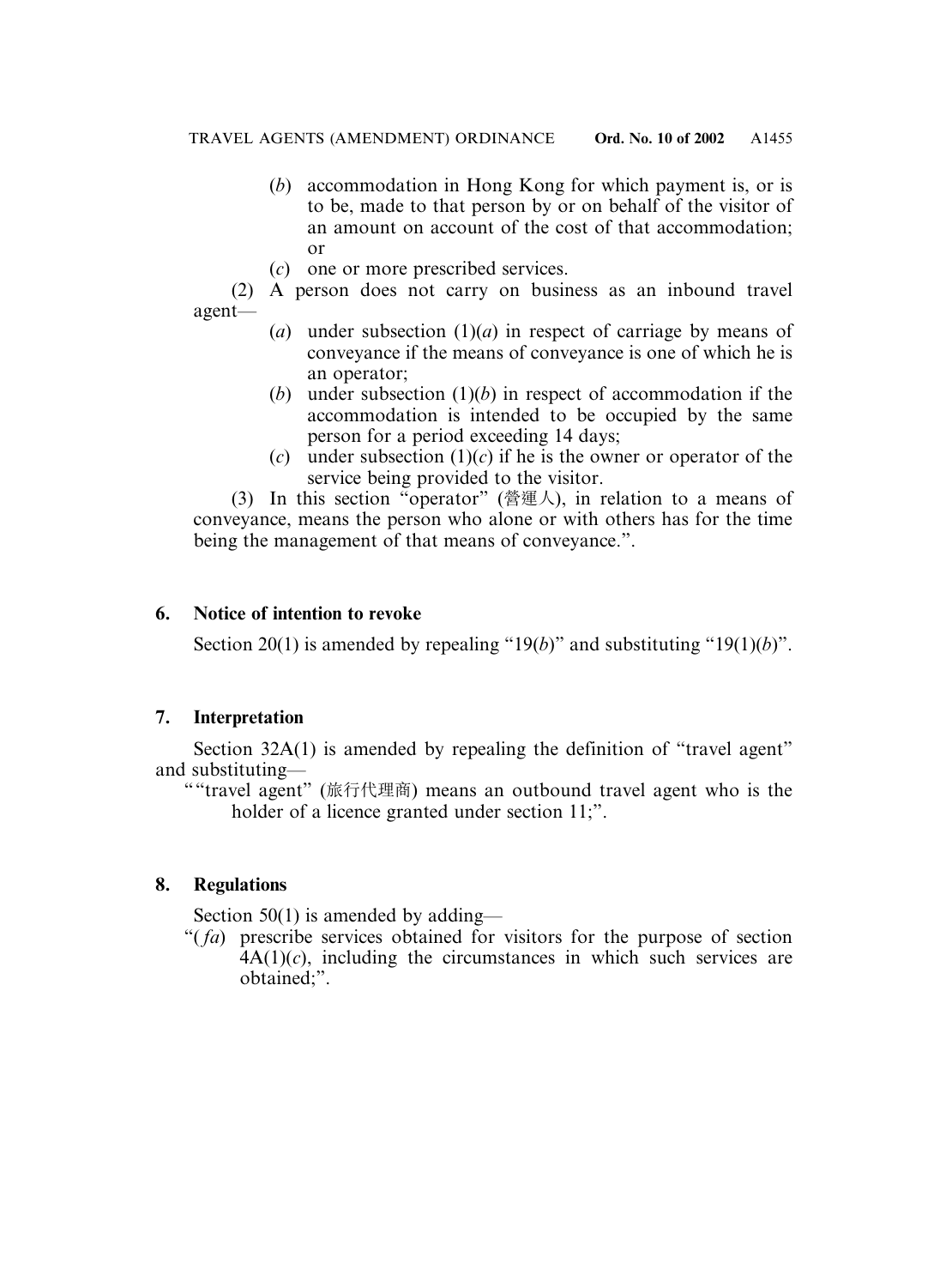## **Consequential Amendments**

## **Travel Agents Regulations**

### **9. Regulation added**

The Travel Agents Regulations (Cap. 218 sub. leg.) is amended by adding—

### "**18. Prescribed services**

For the purposes of section  $4A(1)(c)$  of the Ordinance, the following services are prescribed—

- (*a*) sightseeing or visits to local places of interest;
- (*b*) restaurant meals or other catered meals;
- (*c*) shopping trips;
- (*d*) local transport in connection with an activity referred to in paragraph  $(a)$ ,  $(b)$  or  $(c)$ .".

### **10. Second Schedule amended**

The Second Schedule is amended—

- $(a)$  in Form 4, by adding—
	- "2A. Is it proposed that your business includes obtaining for a visitor to Hong Kong—
		- (*a*) carriage, by any means of conveyance, on a journey which is to commence outside Hong Kong and which either—
			- (i) terminates in Hong Kong; or
			- (ii) involves the visitor passing through immigration controls before departing from Hong Kong?

 $Yes \Box$  No  $\Box$ 

(*b*) accommodation in Hong Kong for which payment is, or is to be, made by or on behalf of the visitor of an amount on account of the cost of that accommodation? No  $\Box$ 

$$
Yes \Box
$$

(*c*) one or more services that are prescribed by regulations made under section 50(1)( *fa*) of the Travel Agents Ordinance?

 $Yes \Box$  No  $\square$ ":